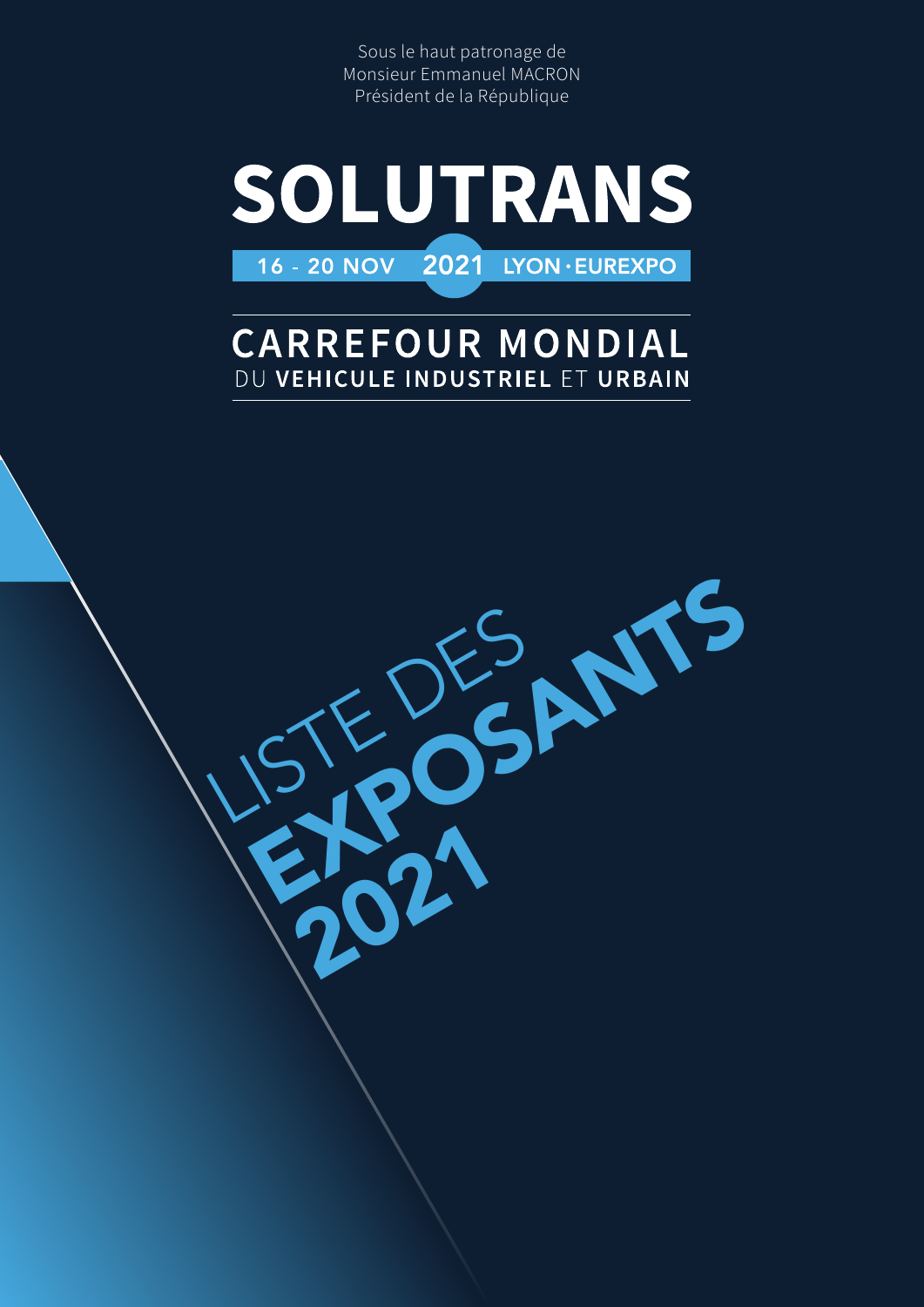2D 16 247 LIGHTING 3B 37 ABER HYDRUALICS S.A. 1F 46 ACCES DIFFUSION 2D 2 ACCURIDE 2C 25 ACE INGENIERIE-MEKABOY 6C 77 ACE MOBILITY 2D 51 ACI INDUSTRIE SAS 3C 45 ACK 1C 14 ACTIVE TELEMATIQUE 3A 37 ADAICO TRUCK & TRAILER S. L. 1C 5 ADDSECURE 6B 49 ADRIVER 3D 22 AFHYMAT SA 2D 53 AFICAR MOBILITY 1C 51 AFTRAL 1C 51 AGEFIPH 1E 14 AKANEA 5B 63 ALLTRUCKS GMBH CO. KG 5C 120 ALM DAMPER İÇ DIŞ TİCARET 4C 80 ALMA GROUP 3B 28 ALT R ECO - ECOGAS 3C 45 ALTEC FRANCE 1C 35 ALTENS 1D 6 ALX TECHNOLOGIES 1D 23 ANAVEO 4A 103 ANTEO SPA 3A 58 API 5C 59 APPYDRO ARTEGY SAS 4D 2 3C 59 ARVEL 1C 31 AS 24 4D 13 ASCA 2D 35 ASCOREL 3C 29 ASPÖCK FRANCE 4A 22 ASSALI STEFEN S.R.L. 1D 23 ASTR 1B 23 ASTRATA EUROPE 5C 120 ATEK LİFT HİDROLİK KALDIRMA SİSTEMLERİ 3C 116 AUTODISTRIBUTION - AD POIDS LOURDS 5C 49 AVIA FRANCE 1E 33 AXIOROUTE 1E 31 AXXES 3C 123 AYME ET FILS 1E 45 B2PWEB 5A 45 BACHES THUILLET 3A 58 BALFLEX 4C 56 BANCAREL HOUSSES BÄR CARGOLIFT (GERD BÄR GMBH) 3A 59 5A 55 BAROU EQUIPEMENTS 5A 59 BAWER SPA 1B 14 BCA EXPERTISE 5B 80 BENALU SAS 1D 23 BERNER 5C 100 BERROYER 5B 72 BEZARES FRANCE 2B 51 BFT LOCATION 5C 67 BHD INDUSTRIES 2B 45 BLAKLADER WORKWEAR 2B 59 BLITZROTARY GMBH 5B 76 BLOCALPS - CHAUDRONNERIE ALBANAISE 4D 66 BLOCK SHAFT SRL UNIPERSONALE 4D 2 BNP PARIBAS RENTAL SOLUTIONS 1A 2 BOLLORE ENERGY 3A 103 BONNEUX MACHINERY 1A 9 BPIFRANCE 4E 66 BPW FRANCE 2D 86 BRAEM FRANCE 3C 116 BREMSTAR 3B 103 BRIDGESTONE EUROPE NV/SA 2B 66 BRIGADE ELECTRONICS FRANCE SAS 2F 65 BRL DISTRIBUTION

5B 102 BURGERS CARROSSERIE 5B 49 BUSINESS LINES LTD 4C 50 BV PRODUCTIONS SAS 1D 10 C2A COMPAGNIE DE L'ARC ATLANTIQUE 1A 14 C2A GARANTIE 1D 23 CABINET GUEMAS ET ASSOCIES 4C 67 CABRETA 2F 82 CAP VI 2C 36 CAPELEC SARL 2D 53 CARA CARA 6D 21 4C 55 CARGO VAN 4E 65 CARLIER PLASTIQUES & COMPOSITES 2D 53 CARPENTER 4A 122 CARRIER TRANSICOLD EUROPE 4E 21 CARROSSERIE VIDON 4E 22 CAVIME 2B 27 CELL2 LIMITED 1C 34 CEMO FRANCE 2A 73 CENTRE OUEST CÉRÉALES INDUSTRIE 6C 7 CFA DE LA FFC 5A 42 CHARVÁT CTS A.S. 2F 53 CLARIOS 2F 59 CLAS EQUIPEMENTS 4D 104 CLOVIS LOCATION 3C 60 CM SAS **COBALTIX** CODES ROUSSEAU 1E 46 COFISOFT 2F 54 COJALI FRANCE 2F 76 COLMAR S.A. 4E 66 COMPTOIR GENERAL DU POIDS LOURD- CGDPL 1D 34 CONNEXION 21 1C 5 CONSEIL EN OPTIMISATION OPERATIONNELLE 5B 10 CONTINENTAL AUTOMOTIVE TRADING FRANCE 5B 10 CONTINENTAL FRANCE SAS 5B 10 CONTITECH FRANCE SNC 3A 115 CONTITRADE FRANCE 5C 66 CORNUT 1F 32 COYOTE 6C 46 CRAMARO FRANCE 1D 13 CRESUS-EDITION 5B 66 CUMMINS FILTRATION 3B 42 CVS ENGINEERING GMBH 5A 13 DAF TRUCKS FRANCE 4B 86 DAIKIN AIRCONDITIONING FRANCE SAS 4F 22 DAKEN S.P.A. 5C 32 DALBY 2D 54 DALIS PITCOVERS 5A 48 DANIEL & LINO, LDA 1E 20 DASHDOC TRUCKFLY 4D 74 DATA GREEN 2D 2 DECMO 5C 60 DELTA INDUSTRIE SERVICE 5B 102 DELTA TRAILERS 2D 1 DERISYS 1F 20 DEVERYWARE 4C 25 DHOLLANDIA FRANCE 3A 31 DIESEL TECHNIC FRANCE SARL 2B 76 DINEX SAS 6D 34 DIOT 1A 6 DKV EURO SERVICE 3B 68 DOMETIC SAS 3A 123 DOUMERC PNEUS INTERNATIONAL - DPI 2C 41 DPIA-COLAERT 6B 59 DR THIEL GMBH 5B 59 DRÄGER FRANCE SAS 5B 102 D-TEC 2B 72 DUELSAN LTD.STI. 1C 51 DYN'ACCES 2D 18 DYNASET OY 2A 75 3B 57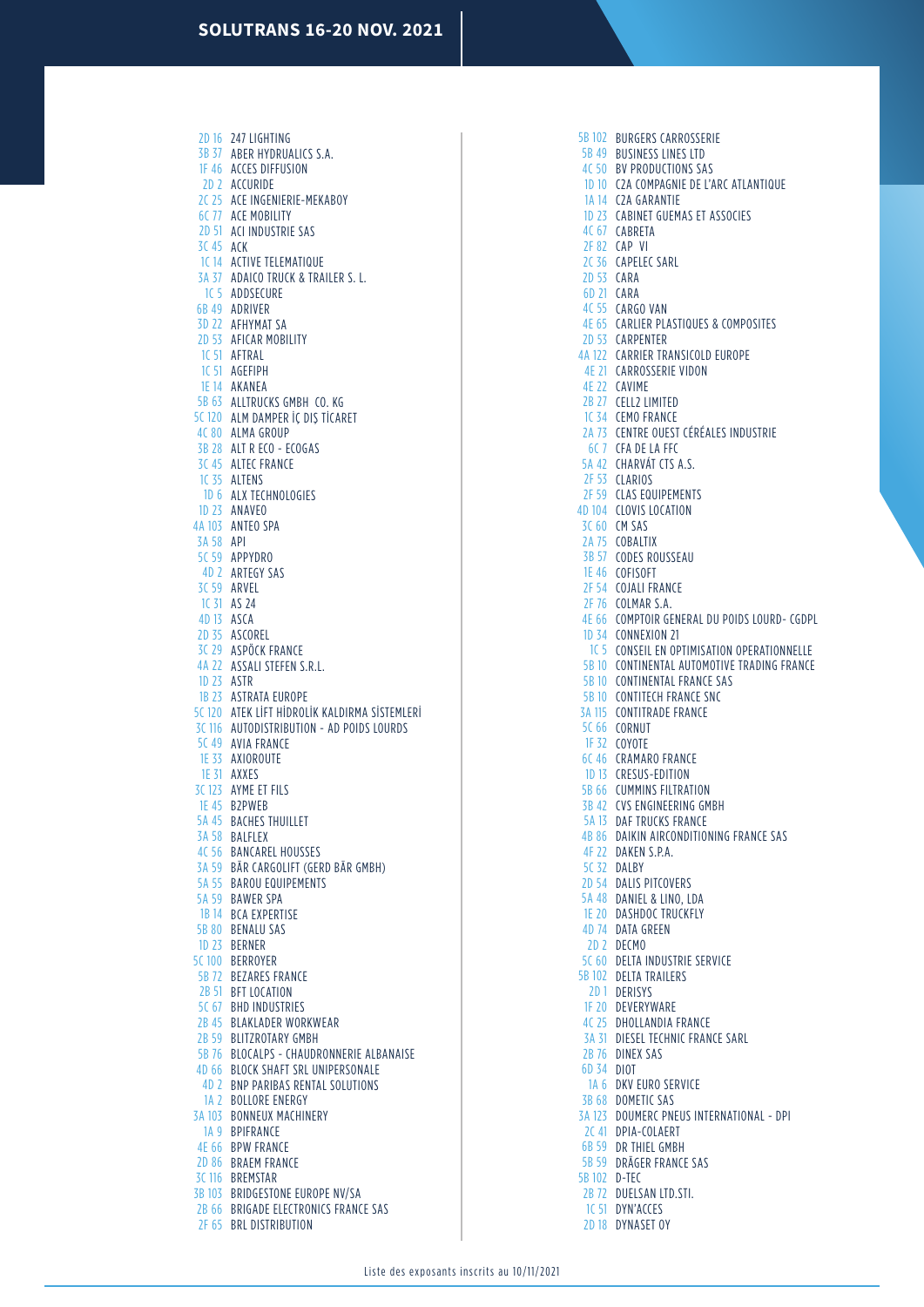2G 73 EBERSPÄCHER 5A 9 ECOVRAC EDP 3B 116 1E 55 EGIS EASYTRIP SERVICES 1D 32 EKOLIS 1C 33 ELA INNOVATION 2F 62 ELECTRO MAINTENANCE 1E 33 ELIOT 4D 77 ELLECTRAMOBILYS 1C 18 ENDESA ENERGIA SUCCURSALE FRANCE 2D 65 ENERGIE MOBILE 2G 69 ENERSYS (EH EUROPE GMBH) ODYSSEY 4E 10 EQUIPVAN 2D 53 ERCTEEL /ALPHEE DEVELOPPEMENT 3C 41 ERICH JAEGER FRANCE SARL 5B 42 ESAMETAL SRL 3B 122 ETAI 3A 58 ETL FLUID EXPERTS 2B 68 ETMATEC SAS 3A 45 ETS BREVET 4A 111 ETS FIAULT SAS 1D 24 EUREKA CONSULTING 3B 112 EUROMASTER 2D 17 EUROPA SA 3C 76 EUROPE SERVICE 1C 42 EUROTOLL 2D 53 EXXOTEST 4E 54 FAMI SRL 5B 101 FAYMONVILLE DISTRIBUTION AG PL LUL 1 FEDERATION FRANCAISE DE LA CARROSSERIE 3C 104 FELDBINDER FRANCE SARL 6C 11 FFC POLE FORMATION 3A 39 FICHET SA 2G 45 FIEV 2C 52 FILCAR 4B 22 FINANCIERE GROUPE POMMIER 2F 81 FINKBEINER FRANCE 1B 9 FIPSICO 1F 28 FLIP TECHNOLOGY 5B 065A FMC AUTOMOBILES SAS FÖRCH SAS 5B 065B FORD TRUCKS 5C 14 FOREZ BENNES SAS 5B 118 FRAIKIN FRANCE 6D 42 FRANCE STAGE PERMIS 5C 45 FRANCEMETAL 4D 85 FRAPPA 1D 23 FRET SOLUTIONS 2D 60 FRISTOM SP. Z 0.0. SP.K. 4C 15 FROID NEWS 4G 104 FRUEHAUF 3C 58 FTA - FLUIDES TECHNIQUES APPLICATIONS 3C 57 GALIPOGLU HIDROMAS HIDROLIK OTO SAN A. 6C 15 GARAC 3C 14 GARDNER DENVER FRANCE SAS 2D 72 GART SRL 3B 104 GAZ'UP 3D 79 GENERAL SERVICE SRL GEOLOC-CONSEILS 6D 14 1A 5 GEOTAB GMBH 5B 112 GERVASI ECOLOGICA GIA 4D 56 1F 24 GIAUME INDUSTRIE ET RECHERCHE (GIR) 2A 41 GLOBALROADSYSTEMS B.V. 5B 111 GOLDHOFER AKTIENGESELLSCHAFT 2F 45 GOOD TOOL SL 3B 111 GOODYEAR FRANCE EXT3 5 GOODYEAR FRANCE 1E 34 GPI (GESTION PLUS INFORMATIQUE) 5B 120 GRANALU TRANSFORMACIONES, S.L.

GRANTEX SA HELLENIC BRAKES INDUSTRY 5A 49

3B 58 GRAPHIC APPLICATION 5C 41 GRDF 2D 53 GREEN GT 4G 21 GROUPE AVRIL / SAIPOL 5C 116 GROUPE BERTO 2D 12 GROUPE CAYOLA 5A 51 GROUPE DLD 2D 10 GROUPE ELIGOR S.A.S. 2C 13 GROUPE IPI 2B 51 GROUPE SAFAR GROUPE-SOLANO 6D 18 4C 38 GUERNET COMPRESSEURS 5A 50 GUSMERINI MANUTENTION 2B 30 HAAR FRANCE 2D 71 HACO TAIL LIFT PARTS 3A 44 HALDEX SAS 3B 127 HANKOOK FRANCE 2D 2 HAPPICH RIU 2B 65 HAZET-WERK GMBH & CO. KG 1D 33 HECTRONIC FRANCE 2B 60 HELLA S.A.S 2D 69 HERTH+BUSS FRANCE 1C 14 HEXA-GONES 5A 32 HIAB FRANCE SAS 2G 71 HIFI FILTER FRANCE **4E 81 HITECH SOFTWARE** 3C 75 HMF FRANCE 2B 70 HOBI FRANCE 1C 17 HORN GMBH & O.KG 2E 72 HORPOL J.I.A.T. HORECZY SP.J. **4E 5 HYDROSYSTEM** 2A 65 HYDROTECH 6C 77 HYZON MOTORS 4E 66 IDEM TELEMATICS 1B 20 IMPAQED PRODUCTS 4A 25 IMS GROUP BV 1B 31 INODIS | STONERIDGE FRANCE 2G 81 INTERPUMP HYDRAULICS (IPH) FRANCE IOTOOLS 3A 127 4D 49 IPM-MONDIA 1E 14 IRIUM SOFTWARE 5A 14 IRIZAR GROUP 1C 13 IRP AUTO 1E 33 IT2000 2D 52 ITAL EXPRESS SAS 4E 44 ITALAUTOCAR SRL 1E 32 ITEM INFORMATIQUE 1D 5 IT-OPTICS 6B 65 ITP INT. TRUCKS PARTS FRANCE SAS 5B 79 IVECO FRANCE 2D 62 J.A.BECKER & SÖHNE 2D 30 JDL EVENTS 4D 122 JEAN CHEREAU SAS 2F 61 JONESCO SARL 3A 11 JOST 4C 26 JPM 1 C 3 JRI 2C 5 JSA SUSPENSIONS 4F 122 KÄSSBOHRER FRANCE 2C 38 KDG PARTS 2C 16 KENT GROUP 4D 111 KERSTNER GMBH 3C 48 KFI CARGO CONTROL GMBH 3A 25 KNORR-BREMSE SYSTEMES POUR VEHICULES U 4D 86 KOEGEL TRAILER GMBH 2C 24 KÖNIG 6C 69 KONTÜRKSAN TREYLER MAK.SAN.TİC.LTD.ŞTİ 3A 52 KOUROS SA 1B 18 KPA6T 5B 102 KRAKER TRAILERS

4C 85 KRONE TRAILER FRANCE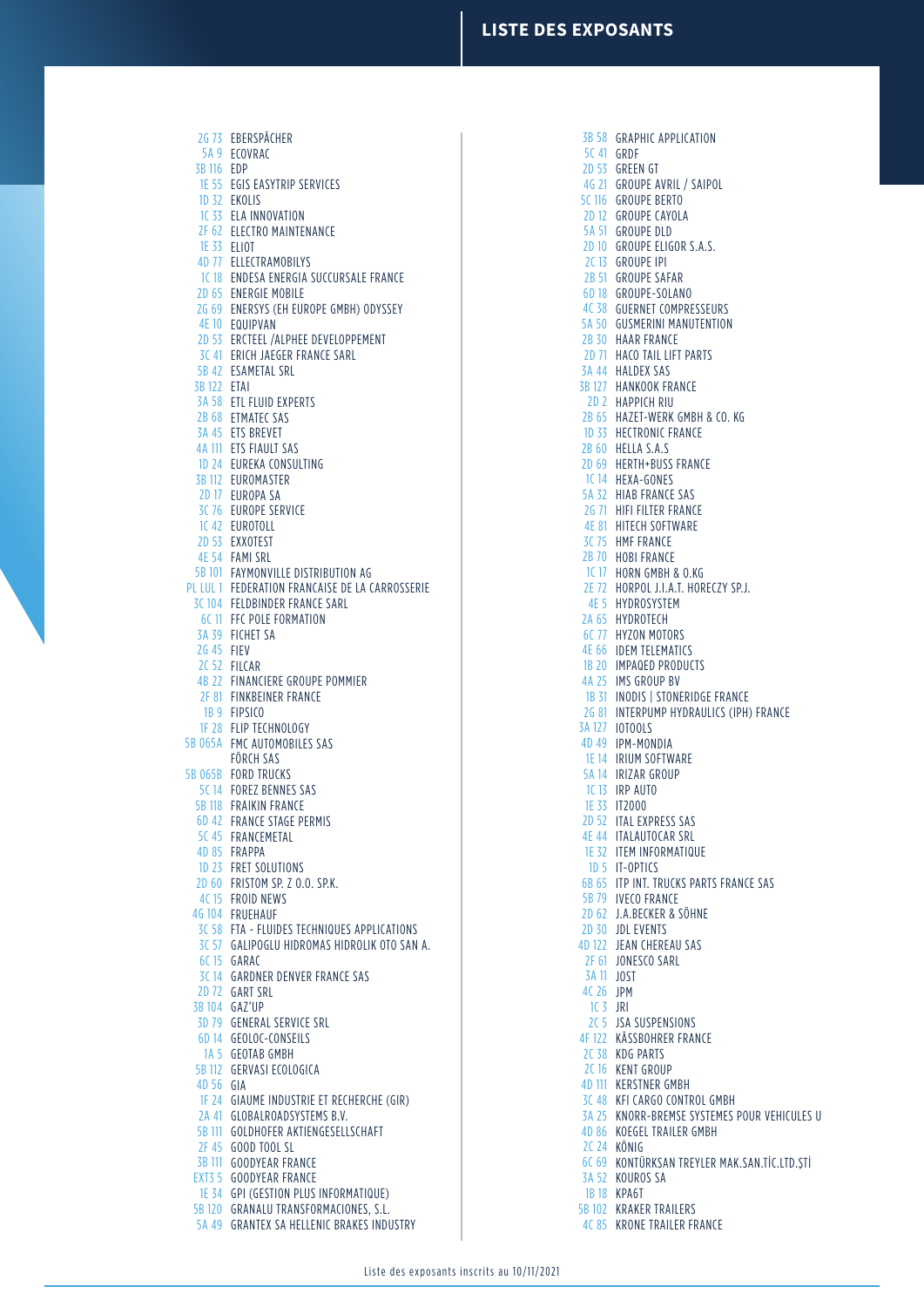2B 85 KS TOOLS 6C 22 L'AFTRAL 5B 102 LAG TRAILERS 3C 60 LAG TRAILERS N.V. 4D 111 LAMBERET SAS 4D 121 LAMBERET SERVICES 2C 51 LAVANCE EQUIPEMENTS 3D 95 LE MONDE DU TRANSPORT REUNI 4B 85 LECAPITAINE 4F 104 LECITRAILER S.A. 1B 5 LECLANCHÉ SA 5A 31 LEGRAS INDUSTRIES 6D 2 LES COMPAGNONS L-EX 3C 45 4D 6 LIDERKIT S.L. 6C 25 LIP EVENTS 1D 9 LIS FRANCE SAS 6C 44 L'OFFICIEL DES TRANSPORTEURS 6B 45 LOGISTIC LOW CARBON LUMAG SP. Z O.O. 2D 64 1E 1 LYCEA 2B 38 M C S SRL 6D 46 M.S.I.E. 3A 58 M+S HYDRAULIC 4C 22 MADIC HOLDING 4B 103 MAGYAR 2G 59 MAHLE AFTERMARKET FRANCE SAS 3A 12 MAN TRUCK & BUS FRANCE 4D 67 MANCHE TECHNI COMPOSITE - M T C 3B 51 MANITOU BF 4D 65 MANKIEWICZ FRANCE S.C.S. 2D 46 MANN+HUMMEL FRANCE 5B 43 MARCOLIN COVERING SRL 5A 44 MARTIN 3D 2C 29 MASTERVOLT BV 3B 52 MAURELLI DISTRIBUZIONE S.P.A. 4D 76 MAXUS - CAR EAST FRANCE 4E 6 MC TECHS 4D 21 MCD 2D 72 MEC-DIESEL SPA 2G 75 MEKRA FRANCE 2A 47 M-ENERGY SAS 4D 37 MERCEDES-BENZ FRANCE S.A.S 5B 14 MERCEDES-BENZ TRUCKS FRANCE 2B 52 MERCURA 3B 34 MEROUR SARL 4A 115 MERSAN KASA KAROSER SAN. TIC. LTD.STI 1F 56 MESURE PROCESS 3B 115 MFP MICHELIN 1F 34 MICROLISE LTD 4D 1 MIDI FRANCE SAS - ISUZU 6C 17 MONSTER RANDSTADT 5A 7 MOTEC GMBH 1D 23 MTI OCCASION 4E 48 MTS 2C 2 NEORALI 2D 53 NEOTRUCKS 5C 44 NOOTEBOOM TRAILERS BV 2C<sub>10</sub> NORCA 4E 57 NORMEC S.R. L. 4G 122 NOVACOM 4C 58 NOVI PLAST SA 2D 53 NOVUM TECH EXT2 5 NURSAN 2D 66 OBETON 2C1 OK-LAS OKYANUS LASTIK OTM.MAK. YEDEK P 3A 58 OLEODINAMICA MARCHESINI 2B 54 OMCN SPA 1E 33 OMP INFORMATIQUE TRANSPORT 3A 58 OMT GROUP

6D 40 OPTIPLAN GMBH

2C 37 OPTIPNEU 2B 34 OPTYM-HA 4D 50 ORDER SYSTEM SRL ORSAN TİCARİ ARAÇ SİSTEMLERİ LT. ŞTİ. OTEXIO 4C 14 OTOM OTO TEKSTİLİ VE AKSESUARLARI SAN 2F 72 OTTO CHRIST AG WASH SYSTEMS 1B 20 OUTSET SRL SOCIETÀ BENEFIT 6D 36 OXYHTECH 5C 120 OZGUL TREYLER 5B 70 PACCAR FINANCIAL FRANCE SAS 3B 43 PADOAN SRL 5B 60 PALFINGER HAYONS SAS 3A 76 PALKIT 2D 61 PANASONIC TOUGHBOOK 5D 9 PERISCOPE LIVE LIMITED 4C 42 PETIT FORESTIER LOCATION 1E 45 PFM SOLUTIONS 3C 24 PGMG SAS PHOENIX MOBILITY 2D 24 PINET INDUSTRIE 1E 42 PIUSI SPA 5A 56 PLASTIC OMNIUM AUTO INERGY MANAGEMENT 2F 52 PNEUMATIS 3C 115 POINT S 3C 52 POLAIRE - JOUBERT GROUP 6C 21 POLE EMPLOI 2F 71 PRESTOLITE ELECTRIC LTD 5C 49 PRIMAGAZ 3A 75 PRIS-MAG SRL 4D 69 PRODIC 6C 77 PRODRIVE TECHNOLOGIES 4D 22 PROFIL PLUS SAS 1D 1 PROGINOV 2G 63 PROVAC 1B 33 PROVIRIDIS 2B 37 PROXITECH 2F 74 PUISSANCE PNEUS R.A.S INTÉRIM 6D 27 6C 77 RAI AUTOMOTIVE INDUSTRY NL 1B 45 RAM MOUNTS 3B 124 REMA TIP TOP FRANCE 3A 28 REMORQUES LOUAULT 4E 25 RENAULT SAS 4D 104 RENAULT TRUCKS SAS 3C 18 RESMA 2C 9 RIVA CORPORATE 4D 121 ROBERT BOSCH FRANCE SAS 2C 30 ROBERT LYE 5C 94 ROJO TRAILER SL 1A 19 S.I.T.E.C. 1E 45 S2PWEB 1E 45 S3PWEB 3A 60 SA LIBNER 6C 67 SAB OTOMOTIV 4G 25 SAE-SMB INDUSTRIES 3A 15 SAF - HOLLAND FRANCE 2B 82 SAFETY SEAL EUROPE AB 5C 53 SAMPA OTOMOTIV SAN. VE TIC. LTD STI. 1A 46 SAMSARA 3C 67 SARL ID.MAT 2C 15 SARL LES HOUSSES MARCHAL ANNICK 2D 59 SARR 2D 85 SAS 3G - G-TRUCK 4D 58 SAS FRANSSEN - ALTAGO 2F 60 SAS LATARGEZ 4A 86 SAS SOCIETE NOUVELLE CVIM 3D 93 SBLF SARL 1A 45 SC ROAD SAFETY SRL 2A 35 SCALDIS CONSEIL SAS 3B 79 SCANIA FRANCE SAS 2F 75 6C 45